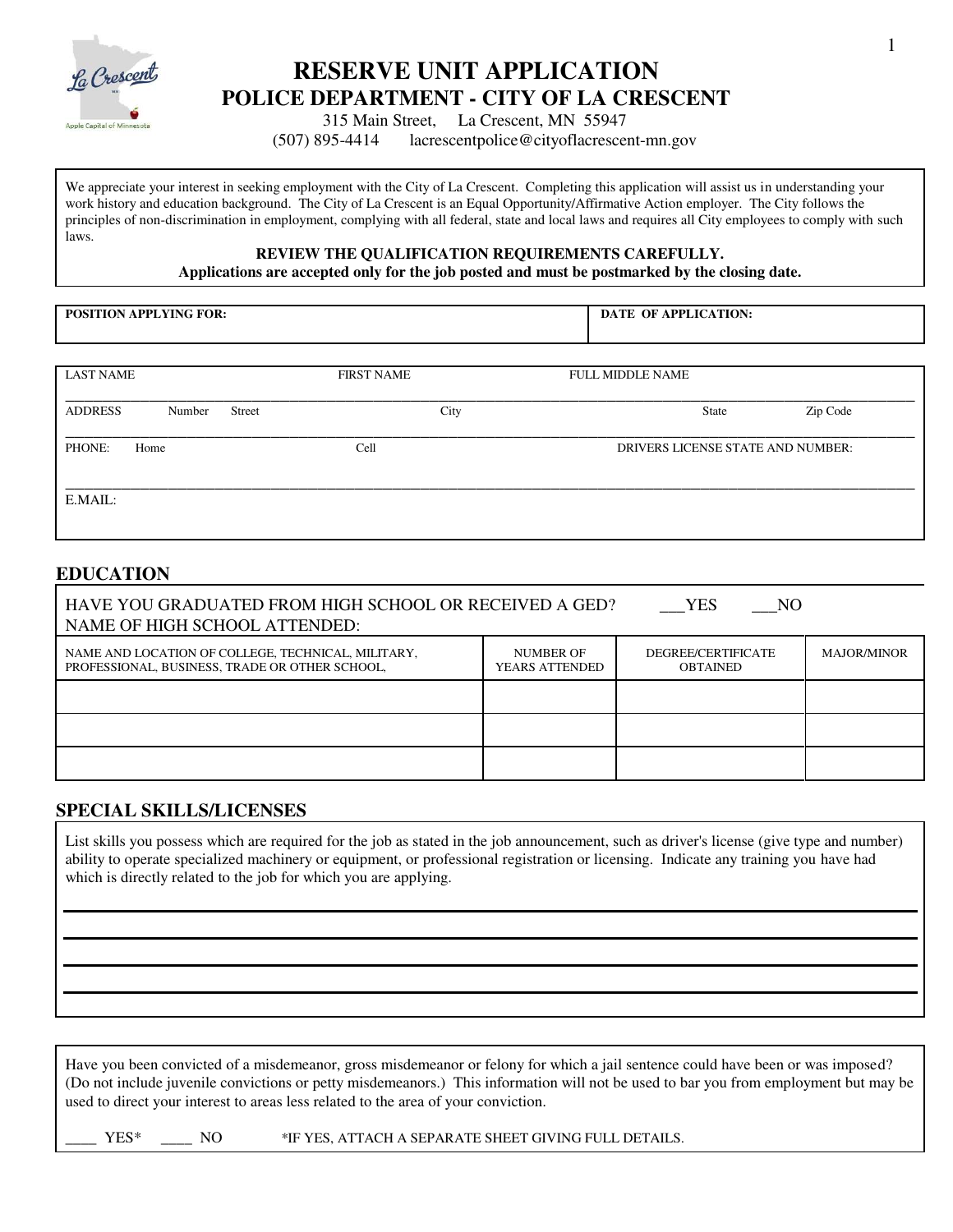### **EMPLOYMENT HISTORY**

#### **PLEASE GIVE ACCURATE, COMPLETE, FULL-TIME AND PART-TIME RECORD. START WITH PRESENT OR MOST RECENT EMPLOYER. BE COMPLETE.** Experience and training ratings are determined by the information you provide and your score is based upon it. **DO NOT MARK APPLICATION "SEE RESUME**".

Account for all of your work and include volunteer experience.

## **1**.

| - -                                 |                            |                                           |  |  |
|-------------------------------------|----------------------------|-------------------------------------------|--|--|
| <b>EMPLOYER NAME</b>                | <b>TELEPHONE</b>           | <b>MAY WE CONTACT?</b>                    |  |  |
|                                     |                            |                                           |  |  |
|                                     |                            | <b>YES</b><br>$\overline{\phantom{0}}$ NO |  |  |
| <b>ADDRESS</b>                      |                            |                                           |  |  |
|                                     | FROM:                      | TO:                                       |  |  |
| SUPERVISOR'S NAME AND TITLE:        |                            |                                           |  |  |
|                                     | <b>WAGES START:</b>        | END:                                      |  |  |
| YOUR JOB TITLE:                     | <b>REASON FOR LEAVING:</b> |                                           |  |  |
|                                     |                            |                                           |  |  |
|                                     |                            |                                           |  |  |
| <b>DESCRIPTION OF MAJOR DUTIES:</b> |                            |                                           |  |  |
|                                     |                            |                                           |  |  |
|                                     |                            |                                           |  |  |
|                                     |                            |                                           |  |  |
|                                     |                            |                                           |  |  |

## **2.**

| <b>EMPLOYER NAME</b>                | <b>TELEPHONE</b>           | <b>MAY WE CONTACT?</b><br><b>YES</b><br>$\sim$ NO |
|-------------------------------------|----------------------------|---------------------------------------------------|
| <b>ADDRESS</b>                      | FROM:                      | TO:                                               |
| SUPERVISOR'S NAME AND TITLE:        | <b>WAGES START:</b>        | END:                                              |
| YOUR JOB TITLE:                     | <b>REASON FOR LEAVING:</b> |                                                   |
| <b>DESCRIPTION OF MAJOR DUTIES:</b> |                            |                                                   |
|                                     |                            |                                                   |

## **3**.

| <b>EMPLOYER NAME</b>                | <b>TELEPHONE</b>           | <b>MAY WE CONTACT?</b> |
|-------------------------------------|----------------------------|------------------------|
| <b>ADDRESS</b>                      | FROM:                      | TO:                    |
| SUPERVISOR'S NAME AND TITLE:        | <b>WAGES START:</b>        | END:                   |
| YOUR JOB TITLE:                     | <b>REASON FOR LEAVING:</b> |                        |
| <b>DESCRIPTION OF MAJOR DUTIES:</b> |                            |                        |
|                                     |                            |                        |

#### **YOU MAY SUPPLEMENT THIS INFORMATION BY ATTACHING ADDITIONAL SHEETS IF NECESSARY. BE SURE TO INCLUDE ALL INFORMATION REQUESTED ABOVE.**